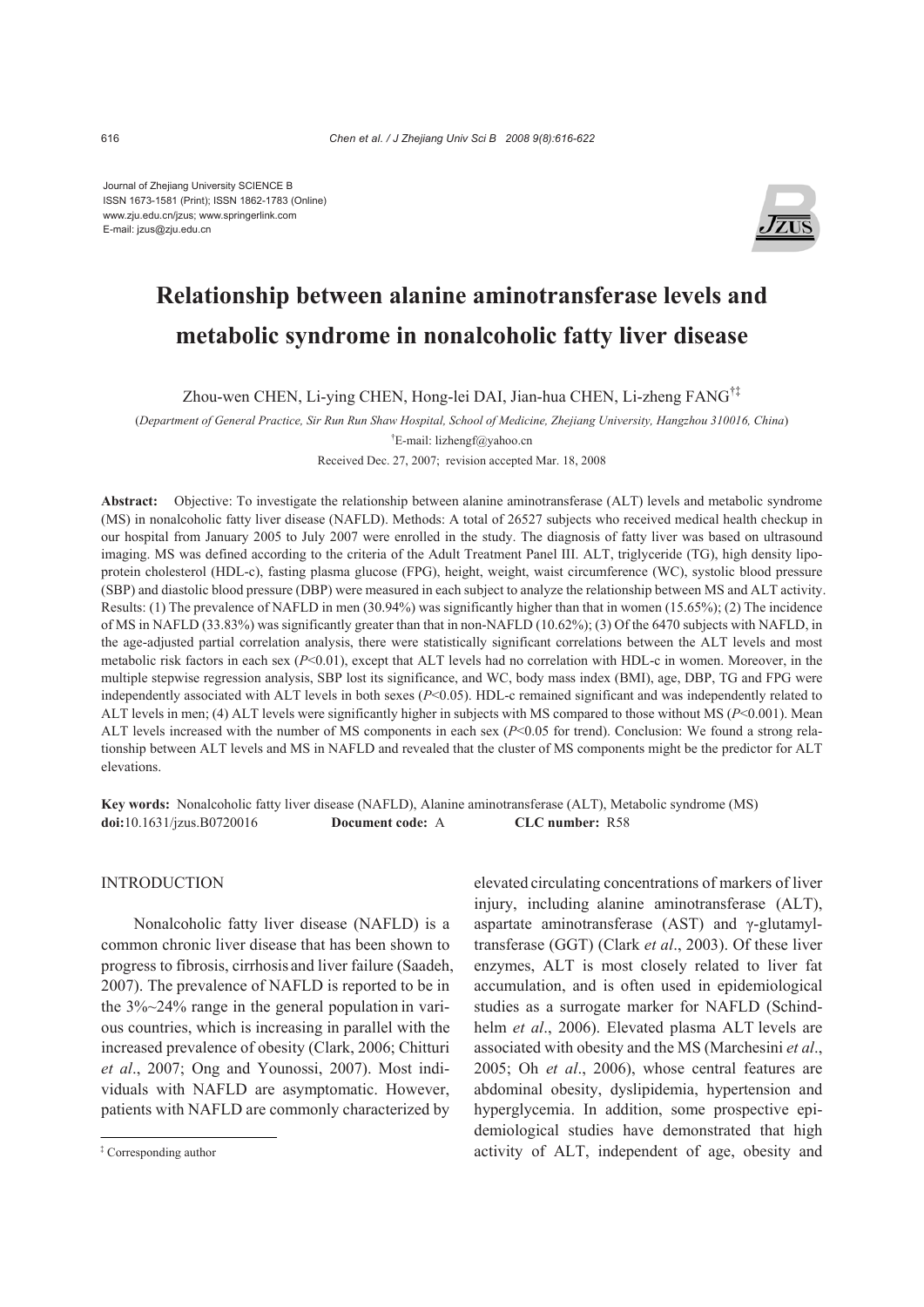alcohol intake, is associated with the occurrence of type 2 diabetes mellitus and the MS (Hanley *et al*., 2005; Schindhelm *et al*., 2007; Doi *et al*., 2007; Fan *et al*., 2007). However, few studies have been made in a large adult population in China. In thisstudy, we have examined the association between ALT levels and MS in NAFLD in the country.

# MATERIALS AND METHODS

#### **Subjects and measurements**

The initial study population consisted of 32979 Chinese adults (aged 20~70 years, 19417 men and 13562 women) who visited Health Promotion Center of Sir Run Run Shaw Hospital, School of Medicine, Zhejiang University, Hangzhou, China, for a medical health checkup from January 2005 to July 2007. All subjects ate a bland diet during three days before they received their examination. Information on medical history and lifestyle characteristics was obtained from all subjects by questionnaire. We excluded subjects who were taking any medication known to alter the blood pressure, lipid profile, liver enzymes or plasma glucose. A total of 26527 subjects were entered into the final analysis. The ethics committee of Sir Run Run Shaw Hospital approved the study.

Trained medical personnel took anthropometric measures: weight, height and waist circumference (WC). Body mass index (BMI) was calculated by dividing weight in kilograms by the square of height in meters. Blood pressures were measured according to the guidelines by Revision Committee of the Chinese Guidelines on Prevention and Treatment of Hypertension (2004). Blood samples were drawn after 12 h of fasting and were subsequently measured at the certified laboratory in our hospital. Plasma concentrations of glucose, total cholesterol, triglyceride (TG), high density lipoprotein cholesterol (HDL-c) and ALT were measured with an autoanalyzer. Hepatitis B surface antigen (HBsAg) and antibody to hepatitis C virus (HCV-Ab) were tested by using the direct sandwich enzyme-linked immunosorbent assay (ELISA) method. Abdominal ultrasonography was performed to detect the presence of fatty infiltration in the liver by physicians specializing in image diagnostic, all of whom used standard criteria in evaluating the images for hepatic fat (Sanyal, 2002).

## **Diagnosis criteria**

We defined NAFLD according to the guidelines issued by Fatty Liver and Alcoholic Liver Disease Study Group of the Chinese Liver Disease Association (2006), which was based on the combination of medical history, clinical symptoms, laboratory and ultrasonography findings. Subjects who had been known as having liver disease and alcohol intake >140 g/week for men and >70 g/week for women were excluded. Regarding liver disease, subjects positive for HBsAg or HCV-Ab and those who reported a history of known liver disease, including viral, genetic, autoimmune, and drug-induced liver disease, were also excluded (Brunt, 2005). In this study, no subject underwent liver biopsy.

The diagnosis of fatty liver was used according to the standard criteria accepted by the American Gastroenterology Association (Clark and Diehl, 2003): liver and kidney echo discrepancy, presence of an increased liver echogenicity (bright), echo penetration into the deep portion of the liver, and vessel blurring and narrowing of the lumen of hepatic veins in the absence of findings suggestive of other chronic liver diseases (Sanyal, 2002).

MS was diagnosed by the Adult Treatment Panel III (ATP III) definition. Participants having  $\geq$ 3 of the following 5 criteria were defined as having MS: (1) a  $WC > 102$  cm for males or  $> 88$  cm for females, (2) serum TG levels  $\geq$ 150 mg/dl, (3) serum HDL-c levels  $\leq$ 40 mg/dl for males or  $\leq$ 50 mg/dl for females, (4) systolic blood pressure (SBP)  $\geq$ 130 mmHg or diastolic blood pressure (DBP)  $\geq 85$  mmHg, and (5) a fasting plasma glucose (FPG)  $\geq$ 110 mg/dl (National Cholesterol Education Program (NCEP) Expert Panel on Detection, Evaluation, and Treatment of High Blood Cholesterol in Adults (Adult Treatment Panel III), 2002).

## **Statistical analysis**

The statistical analysis was conducted using SPSS version 13.0 statistical software. All reported *P*-values were two-sided, and *P*≤0.05 was considered statistically significant. Descriptive data are expressed as mean±*SD*. Comparisons between the quantitative data were done by Student's *t*-tests and categorical variables were done by  $\chi^2$  tests.

Age-adjusted partial correlation analysis was performed in NAFLD to determine the relationship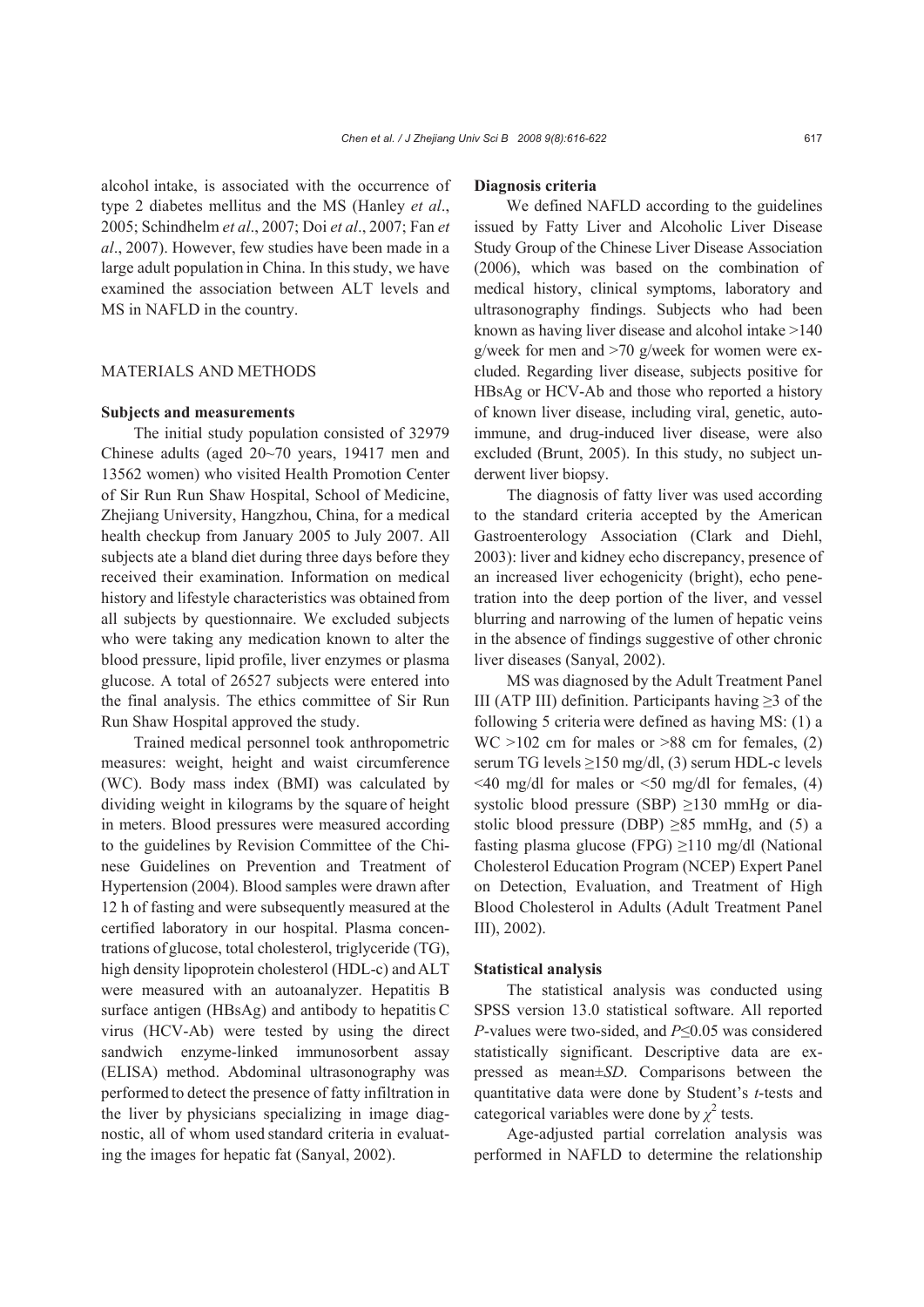between ALT levels and the MS components in men and women separately. To further examine the association between ALT levels and the MS components, we performed the following analyses. Multiple stepwise regression analysis with the ALT levels as the dependent variables and components of MS and age as the independent variables was used to identify significant predictors for ALT levels in each sex. Subjects with different numbers of MS components were grouped into 6 subgroups graded by Nos. 0~5. Means of ALT concentrations were then calculated for each subgroup by means of a multiple linear regression model, with adjustment for age in both sexes. After subjects were grouped into those with and without MS, the means of ALT concentrations were calculated by means of a multiple general linear regression model.

## RESULTS

The 26527 subjects (15162 men and 11365 women) were entered into the final analysis. Mean age and BMI were 47.41 years (*SD* 10.13, range 20 to 70 years) and 23.22 kg/m2 (*SD* 2.59, range 15.38 to 39.81  $\text{kg/m}^2$ ), respectively. The baseline characteristics and prevalence of the NAFLD of the 26527 subjects are summarized in Table 1. Mean age and mean BMI were the same for both sexes. ALT, WC, SBP, DBP, FPG and TG levels in men were significantly higher and HDL-c levels in men were lower than those in women (*P*<0.001). Compared with women, men had a higher prevalence of NAFLD (*P*<0.001).

**Table 1 Baseline characteristics and prevalence of the NAFLD by sex (***n***=26527)**

| Characteristics  | Male               | Female             | P       |
|------------------|--------------------|--------------------|---------|
| $\boldsymbol{n}$ | 15162              | 11365              |         |
| Age (years)      | $47.52 \pm 11.34$  | $47.31 \pm 10.97$  | 0.084   |
| $WC$ (cm)        | $84.01 \pm 9.06$   | $79.62 \pm 8.83$   | < 0.001 |
| BMI $(kg/m2)$    | $23.13 \pm 2.52$   | $23.47 \pm 2.68$   | 0.722   |
| $TG \, (mg/dl)$  | 121.91±99.23       | $102.23 \pm 89.16$ | < 0.001 |
| $HDL-c$ (mg/dl)  | $48.45 \pm 13.28$  | 52.34±10.59        | < 0.001 |
| $FPG$ (mg/dl)    | $100.83 \pm 26.85$ | 97.28±23.72        | < 0.010 |
| SBP (mmHg)       | $127.64 \pm 16.47$ | 122.98±19.22       | < 0.001 |
| DBP (mmHg)       | $81.12 \pm 10.36$  | 74.62±9.98         | < 0.001 |
| $ALT$ (U/L)      | $30.92 \pm 22.78$  | $22.64 \pm 15.66$  | < 0.001 |
| NAFLD $(\% )$    | 30.94              | 15.65              | < 0.001 |

Of the 26527 subjects, 6470 subjects were diagnosed as having NAFLD. After matching based on the sex, age and BMI confounding factors, of the 20057 subjects without NAFLD, 7140 subjects were chosen as controls. As shown in Table 2, the incidence of MS in NAFLD was 33.83%, which was significantly higher than that in non-NAFLD controls (*χ* 2 =1067.91, *P*<0.001). In NAFLD, plasma ALT levels in men [(41.22±24.47) U/L] were higher than those in women  $[(30.89 \pm 19.87)$  U/L]. Using a bivariate correlation analysis among ALT levels and age, we found that the ALT levels were significantly correlated with age in both sexes (*r*=−0.234 in men and  $r=0.085$  in women,  $P<0.05$ ). Among the subjects younger than 50 years old, the mean of ALT levels in men was significantly higher than that in women (*P*<0.01), but in subjects older than 50 years the case was just the opposite  $(P<0.05)$  (Fig.1).

**Table 2 Incidence of metabolic syndrome in NAFLD and non-NAFLD**

| Characteristics | МS   | Non-MS | Total | Incidence<br>(%) |
|-----------------|------|--------|-------|------------------|
| NAFLD.          | 2189 | 4281   | 6470  | 33.83            |
| Non-NAFLD       | 787  | 6353   | 7140  | 10.62            |

*χ*2 =1067.91; *P*<0.001



**Fig.1 Mean ALT levels stratified by age group and sex**

Of the 6470 subjects with NAFLD, using an age-adjusted partial correlation analysis, we found that there were statistically significant correlations between the ALT levels and most metabolic risk factors in each sex (*P*<0.01), except that ALT levels had no correlation with HDL-c in women (Table 3). Moreover, multiple stepwise regression analysis was performed with the ALT levels as the dependent variables, and with the values of all MS components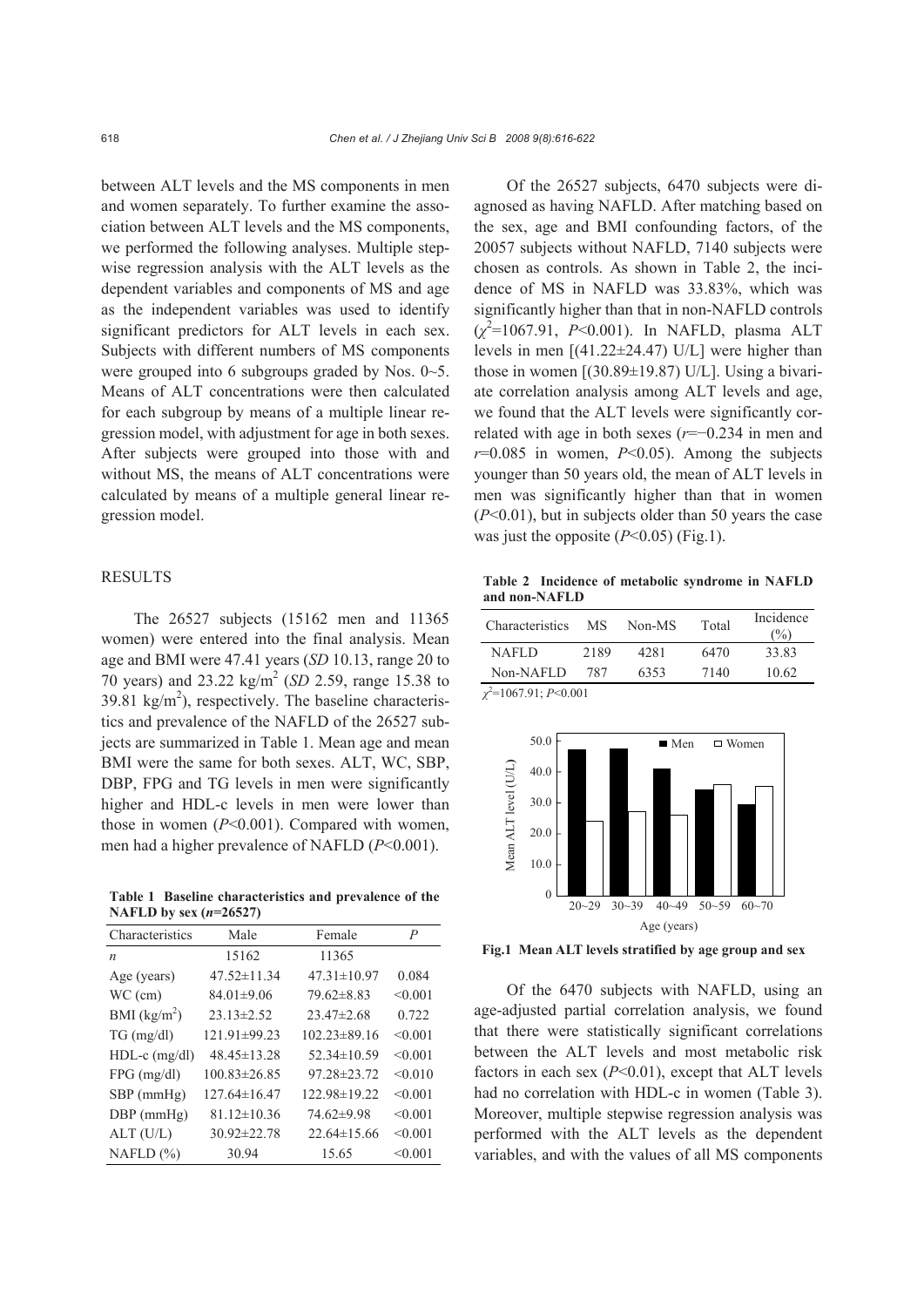and age as the independent variables in each sex (Table 4). SBP lost its significance and WC, BMI, age, DBP, TG and FPG were independently associated with ALT levels in both sexes (*P*<0.05). HDL-c remained significant and was independently related to ALT levels in men.

**Table 3 Pearson's correlation coefficients (***r***) between ALT levels and MS components in NAFLD after adjustment for age**

| Characteristics | Male     |        | Female        |                |
|-----------------|----------|--------|---------------|----------------|
|                 | r        | P      | $\mathcal{V}$ | $\overline{P}$ |
| BMI             | 0.396    | < 0.01 | 0.269         | < 0.01         |
| WС              | 0.332    | < 0.01 | 0.301         | < 0.01         |
| TG              | 0.106    | < 0.01 | 0.112         | < 0.01         |
| $HDL-c$         | $-0.112$ | < 0.01 | $-0.062$      | 0.061          |
| <b>FPG</b>      | 0.102    | < 0.01 | 0.149         | < 0.01         |
| <b>SBP</b>      | 0.119    | < 0.01 | 0.198         | < 0.01         |
| DBP             | 0.154    | < 0.01 | 0.220         | < 0.01         |
|                 |          |        |               |                |

**Table 4 Standardized regression coefficients (beta) from the multiple linear regression analysis of ALT level in relation to the indicated variables in NAFLD**

| Indicated<br>variables | Male         |        | Female       |                |
|------------------------|--------------|--------|--------------|----------------|
|                        | <b>B</b> eta | P      | <b>B</b> eta | $\overline{P}$ |
| Age                    | $-0.226$     | < 0.01 | 0.068        | < 0.05         |
| BMI                    | 0.112        | < 0.01 | 0.120        | < 0.01         |
| WС                     | 0.203        | < 0.01 | 0.215        | < 0.01         |
| TG                     | 0.091        | < 0.01 | 0.107        | < 0.05         |
| $HDL-c$                | $-0.073$     | < 0.01 | 0.009        | 0.783          |
| <b>FPG</b>             | 0.096        | < 0.01 | 0.102        | < 0.01         |
| <b>SBP</b>             | 0.007        | 0.254  | 0.028        | 0.364          |
| DBP                    | 0.052        | < 0.01 | 0.106        | < 0.01         |

In 6470 subjects with NAFLD, the number of those with 0, 1, 2 and  $\geq$ 3 MS components were 726 (11.22%), 1902 (29.40%), 1653 (25.55%) and 2189 (33.83%), respectively. The mean ALT value in subjects with MS was 45.75 U/L (*SD* 27.84), which was significantly higher than that in subjects without MS (mean 36.36 U/L, *SD* 21.43, *P*<0.001). Fig.2 shows mean ALT levels according to the number of MS components in each sex. The greater the number of MS components presented, the higher the ALT values were (*P*<0.05).



**Fig.2 Mean ALT levels according to the number of metabolic syndrome (MS) components by sex**

#### DISCUSSION

NAFLD is being increasingly recognized as one of the major causes of chronic liver disease in Western countries and also in the developing countries (Clark, 2006; Chitturi *et al*., 2007; Ong and Younossi, 2007). Recently, NAFLD is considered to be the hepatic component of MS (Tarantino *et al*., 2007). In addition, some studies have demonstrated that ALT is associated with risks of type 2 diabetes mellitus and MS (Schindhelm *et al*., 2007; Doi *et al*., 2007). However, very little progress has been made in a large adult population in China. The purpose of our study was to investigate the association between ALT levels and MS in NAFLD.

In China, previous studies reported that the prevalence of the MS is 6.6% to 13.8% in the general population (Gu *et al*., 2005; Yao *et al*., 2007). In the present study, we found that, according to the ATP III definition, MS was more common among subjects with NAFLD (33.83%), based on liver ultrasonography, compared with subjects without NAFLD (10.62%). Similar findings have also been reported in previous studies (Clark, 2006; Oh *et al*., 2006). Our result supports that NAFLD is associated with the MS.

ALT is an indicator of liver injury and often used as a surrogate marker for NAFLD (Schindhelm *et al*., 2006). However, the exact pathogenesis of raised ALT in NAFLD remains unclear. Current understanding of the progression of NAFLD involves a "2-hit" hypothesis. The first hit involves accumulation of excess fat in the hepatic parenchyma. This step has been linked to insulin resistance associated with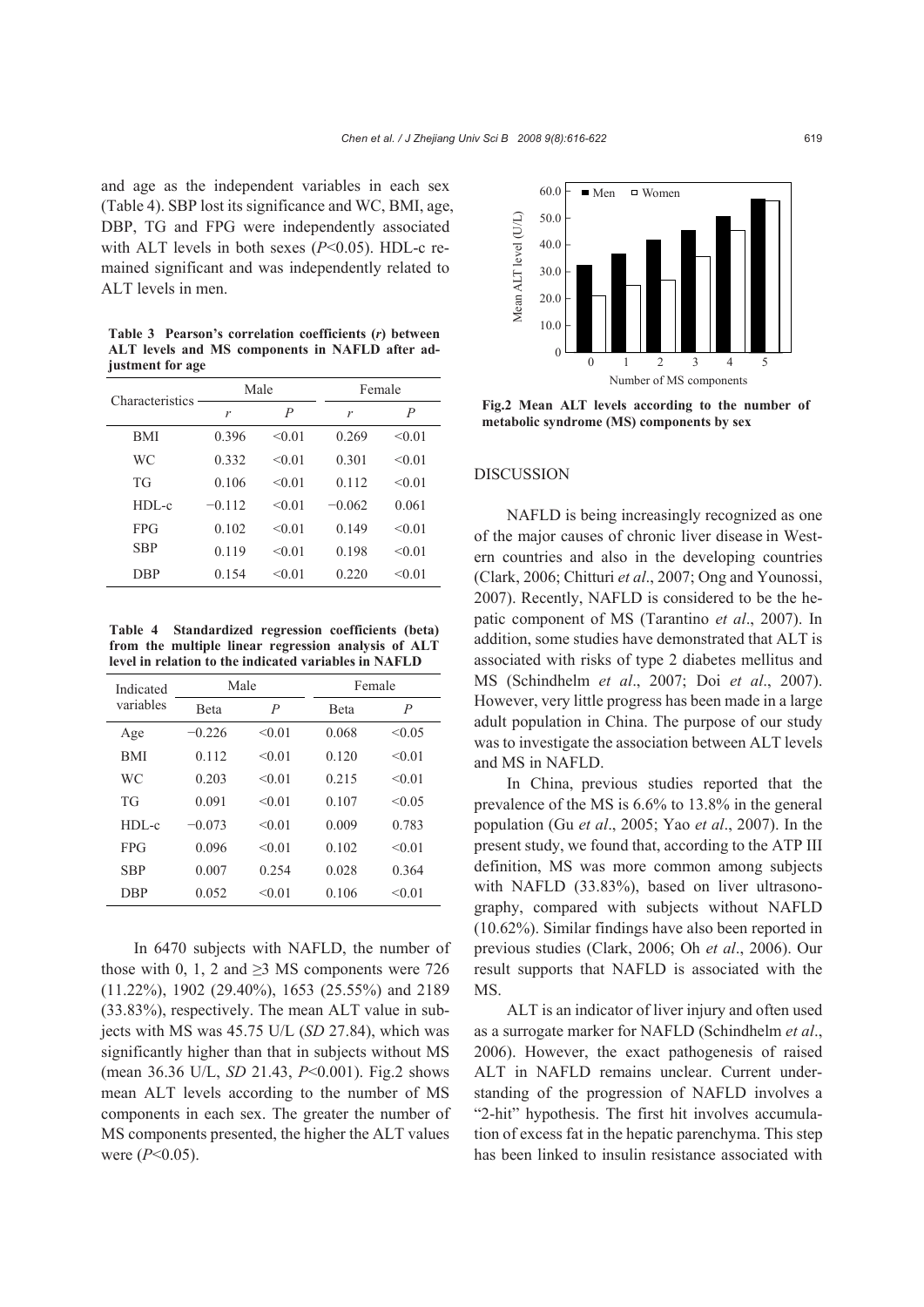MS, modulated mainly by adipocytokines and dysfunction of cellular TG synthesis and transport. On the basis of the first hit event, oxidation stress as a second hit event caused by reactive oxygen species (ROS) induces necroinflammation in the fatty liver (Adams *et al*., 2005; Bugianesi *et al*., 2005; Utzschneider and Kahn, 2006). Vozarova *et al*.(2002) reported that serum ALT concentrations were related to hepatic insulin resistance and suggested that a raised ALT reflects fatty changes in the liver. Oh *et al*.(2006) investigated the association between increased ALT activity and the metabolic factors in NAFLD, in which MS was defined by the new International Diabetes Federation (IDF) definition. They found that central obesity, raised TG, reduced HDL-c and raised FPG are MS components that contributed to increased ALT activity. Schindhelm *et al*.(2007) also reported that ALT was associated with risk of the MS in a general population of middle-aged Caucasian men and women after 6.4 years follow-up. In this study, among NAFLD subjects, we found that there were statistically significant correlations (*P*<0.001) between the ALT levels and most metabolic risk factors. By multiple stepwise regression analysis we also observed that TG, FPG, BMI, WC, DBP and deceased HDL-c, which were components of MS, were associated with ALT levels in NAFLD subjects. Furthermore, mean ALT levels increased according to the number of MS components and ALT values in subjects with MS were significantly higher compared to those without MS. These might be explained that in NAFLD, the elevation of ALT levels might be the expression of excess deposition of fat in the liver as the result of various metabolic conditions and reflect ongoing inflammation which impairs insulin signaling both in the liver and in the entire body (Schindhelm *et al*., 2005; Machado and Cortez-Pinto, 2006; Tarantino *et al*., 2007). Therefore, our results demonstrate a strong relationship between ALT levels and MS in NAFLD. NAFLD may be regarded as the hepatic manifestation of the MS. It is also implicated that the cluster of MS components might be the predictor of ALT elevations in subjects with NAFLD.

Although NAFLD is found to be closely related to metabolic disorders, it is interesting to be noted that a significant number of subjects with NAFLD (11.22%) have no features of MS defined by ATP III in our study. One contributing factor may be that the

definition of central obesity using WC in ATP III criteria for the MS may not be appropriate for Asians, which may underestimate the subjects at risk in this study. It has been recognized that obesity-related metabolic disorders commence at much lower levels of BMI in Asians. Studies on body fat have shown that Asians have higher percentage adiposity at a lower BMI than Caucasians (Fan and Peng, 2007). In previous studies, at lower BMI and WC, increased risk of having obesity-related cardiovascular risk factors was found in Asians (Lin *et al*., 2002; Thomas *et al*., 2004; Wildman *et al*., 2004). Given the importance of MS in the diagnosis of NAFLD and the discrepancies in various criteria for MS, further work is needed to explore different criteria in all the subjects to determine which criterion best defines the MS in Asians. Another possible factor is that the possibility of residual confounding effects still exists in subjects with NAFLD because we obtained medical history and lifestyle characteristics with a simple questionnaire so that we were not able to exclude the possible presence of other rare causes of liver disease.

Our results show that the incidence of NAFLD in men (30.94%) was much higher than that in women (15.65%), and that in NAFLD men had higher ALT levels compared with women, except for the population of 50 years old or older. These results are consistent with those of previous studies and indicate that NAFLD is more prevalent in males (Schwimmer *et al*., 2005; Arun *et al*., 2006; Zelber-Sagi *et al*., 2006). The pathogenic mechanism may be that men generally have greater abdominal visceral fat mass, which seems to be an important risk factor for NAFLD, even in patients with a normal BMI (Garcia-Monzón *et al*., 2000). Compared with adipose tissue in other sites, visceral adipose tissue is more resistant to insulin, exhibits greater lipolysis, and produces more free fatty acids (Kabir *et al*., 2005). Moreover, we observed the peak levels of ALT in women older than 50 years, which might be due to the menopausal status and lack of physical exercise in this period of time. It may, therefore, suggest that the prevention of NAFLD is more important for men and postmenopausal women.

In conclusion, we found a strong relationship between ALT levels and MS in patients with NAFLD and revealed that mean ALT levels increased with the number of MS components. These findings suggest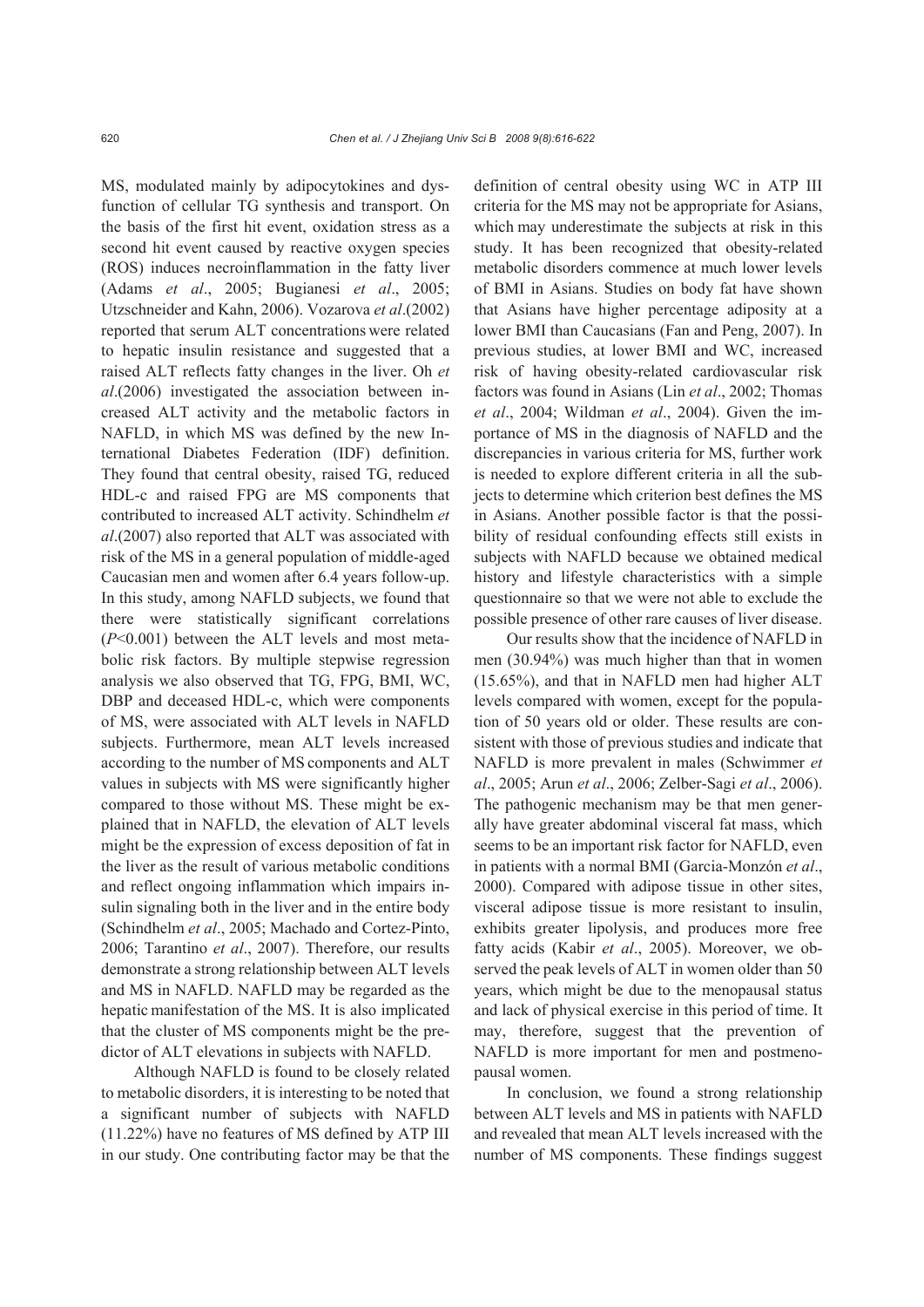that the cluster of MS components might be the predictor for ALT elevations in NAFLD. One of the limitations in the present study is that the diagnosis of fatty liver was based on ultrasound imaging, which was not confirmed by liver biopsy, the gold standard for the assessment of liver histology and a key test to diagnose NAFLD (Brunt, 2005).

#### ACKNOWLEDGEMENT

We extend our gratitude to San-wei ZHENG for assistance with data collection.

## **References**

- Adams, L.A., Angulo, P., Keith, D., 2005. Nonalcoholic fatty liver disease. *CMAJ*, **172**(7):899-905. [doi:10.1503/cmaj. 045232]
- Arun, J., Clements, R.H., Lazenby, A.J., Leeth, R.R., Abrams, G.A., 2006. The prevalence of nonalcoholic steatohepatitis is greater in morbidly obese men compared to women. *Obes. Surg.*, **16**(10):1351-1358. [doi:10.1381/096089206 778663715]
- Brunt, E.M., 2005. Nonalcoholic steatohepatitis: pathologic features and differential diagnosis. *Semin. Diagn. Pathol.*, **22**(4):330-338. [doi:10.1053/j.semdp.2006.04.002]
- Bugianesi, E., McCullough, A.J., Marchesini, G., 2005. Insulin resistance: a metabolic pathway to chronic liver disease. *Hepatology*, **42**(5):987-1000. [doi:10.1002/hep.20920]
- Chitturi, S., Farrell, G.C., Hashimoto, E., Saibara, T., Lau, G.K., Sollano, J.D., 2007. Non-alcoholic fatty liver disease in the Asia-Pacific region: definitions and overview of proposed guidelines. *J. Gastroenterol. Hepatol.*, **22**(6): 778-787. [doi:10.1111/j.1440-1746.2007.05001.x]
- Clark, J.M., 2006. The epidemiology of nonalcoholic fatty liver disease in adults. *J. Clin. Gastroenterol.*, **40**(3): S5-S10.
- Clark, J.M., Diehl, A.M., 2003. Defining nonalcoholic fatty liver disease: implications for epidemiologic studies. *Gastroenterology*, **124**(1):248-250. [doi:10.1053/gast. 2003.50032]
- Clark, J.M., Brancati, F.L., Diehl, A.M., 2003. The prevalence and etiology of elevated aminotransferase levels in the United States. *Am. J. Gastroenterol.*, **98**(5):960-967. [doi:10.1111/j.1572-0241.2003.07486.x]
- Doi, Y., Kubo, M., Yonemoto, K., Ninomiya, T., Iwase, M., Tanizaki, Y., Shikata, K., Iida, M., Kiyohara, Y., 2007. Liver enzymes as a predictor for incident diabetes in a Japanese population: the Hisayama study. *Obesity (Silver Spring)*, **15**(7):1841-1850.
- Fan, J.G., Peng, Y.D., 2007. Metabolic syndrome and non-alcoholic fatty liver disease: Asian definitions and Asian studies. *Hepatobiliary Pancreat. Dis. Int.*, **6**(6): 572-578.
- Fan, J.G., Li, F., Cai, X.B., Peng, Y.D., Ao, Q.H., Gao, Y.,

2007. Effects of nonalcoholic fatty liver disease on the development of metabolic disorders. *J. Gastroenterol. Hepatol.*, **22**(7):1086-1091. [doi:10.1111/j.1440-1746. 2006.04781.x]

- Fatty Liver and Alcoholic Liver Disease Study Group of the Chinese Liver Disease Association, 2006. Guideline for diagnosis and treatment of non-alcohol fatty liver disease. *Zhonghua Ganzangbing Zazhi*, **14**(3):161-163 (in Chinese).
- Garcia-Monzón, C., Martin-Perez, E., Iacono, O.L., Fernández-Bermejo, M., Majano, P.L., Apolinario, A., Larrañaga, E., Moreno-Otero, R., 2000. Characterization of pathogenic and prognostic factors of nonalcoholic steatohepatitis associated with obesity. *J. Hepatol.*, **33**(5):716-724. [doi:10.1016/S0168-8278(00)80301-3]
- Gu, D., Reynolds, K., Wu, X., Chen, J., Duan, X., Reynolds, R.F., Whelton, P.K., He, J., 2005. Prevalence of the metabolic syndrome and overweight among adults in China. *Lancet*, **365**(9468):1398-1405. [doi:10.1016/S01 40-6736(05)66375-1]
- Hanley, A.J., Williams, K., Festa, A., Wagenknecht, L.E., D'Agostino, R.B.J., Haffner, S.M., 2005. Liver markers and development of the metabolic syndrome: the insulin resistance atherosclerosis study. *Diabetes*, **54**(11): 3140-3147. [doi:10.2337/diabetes.54.11.3140]
- Kabir, M., Catalano, K.J., Ananthnarayan, S., Kim, S.P., van Citters, G.W., Dea, M.K., Bergman, R.N., 2005. Molecular evidence supporting the portal theory: a causative link between visceral adiposity and hepatic insulin resistance. *Am. J. Physiol. Endocrinol. Metab.*, **288**(2): E454-E461. [doi:10.1152/ajpendo.00203.2004]
- Lin, W.Y., Lee, L.T., Chen, C.Y., Lo, H., Hsia, H.H., Liu, I.L., Lin, R.S., Shau, W.Y., Huang, K.C., 2002. Optimal cut-off values for obesity: using simple anthropometric indices to predict cardiovascular risk factors in Taiwan. *Int. J. Obes. Relat. Metab. Disord.*, **26**(9):1232-1238. [doi:10.1038/sj.ijo.0802040]
- Machado, M., Cortez-Pinto, H., 2006. Non-alcoholic steatohepatitis and metabolic syndrome. *Curr. Opin. Clin. Nutr. Metab. Care*, **9**(5):637-642.
- Marchesini, G., Avagnina, S., Barantani, E.G., Ciccarone, A.M., Corica, F., Dall'Aglio, E., Dalle, G.R., Morpurgo, P.S., Tomasi, F., Vitacolonna, E., 2005. Aminotransferase and gamma-glutamyltranspeptidase levels in obesity are associated with insulin resistance and the metabolic syndrome. *J. Endocrinol. Invest.*, **28**(4):333-339.
- National Cholesterol Education Program (NCEP) Expert Panel on Detection, Evaluation, and Treatment of High Blood Cholesterol in Adults (Adult Treatment Panel III), 2002. Third Report of the National Cholesterol Education Program (NCEP) Expert Panel on Detection, Evaluation, and Treatment of High Blood Cholesterol in Adults (Adult Treatment Panel III) final report. *Circulation*, **106(**25): 3143-3421.
- Oh, S.Y., Cho, Y.K., Kang, M.S., Yoo, T.W., Park, J.H., Kim, H.J., Park, D.I., Sohn, C.I., Jeon, W.K., Kim, B.I., *et al*., 2006. The association between increased alanine ami-